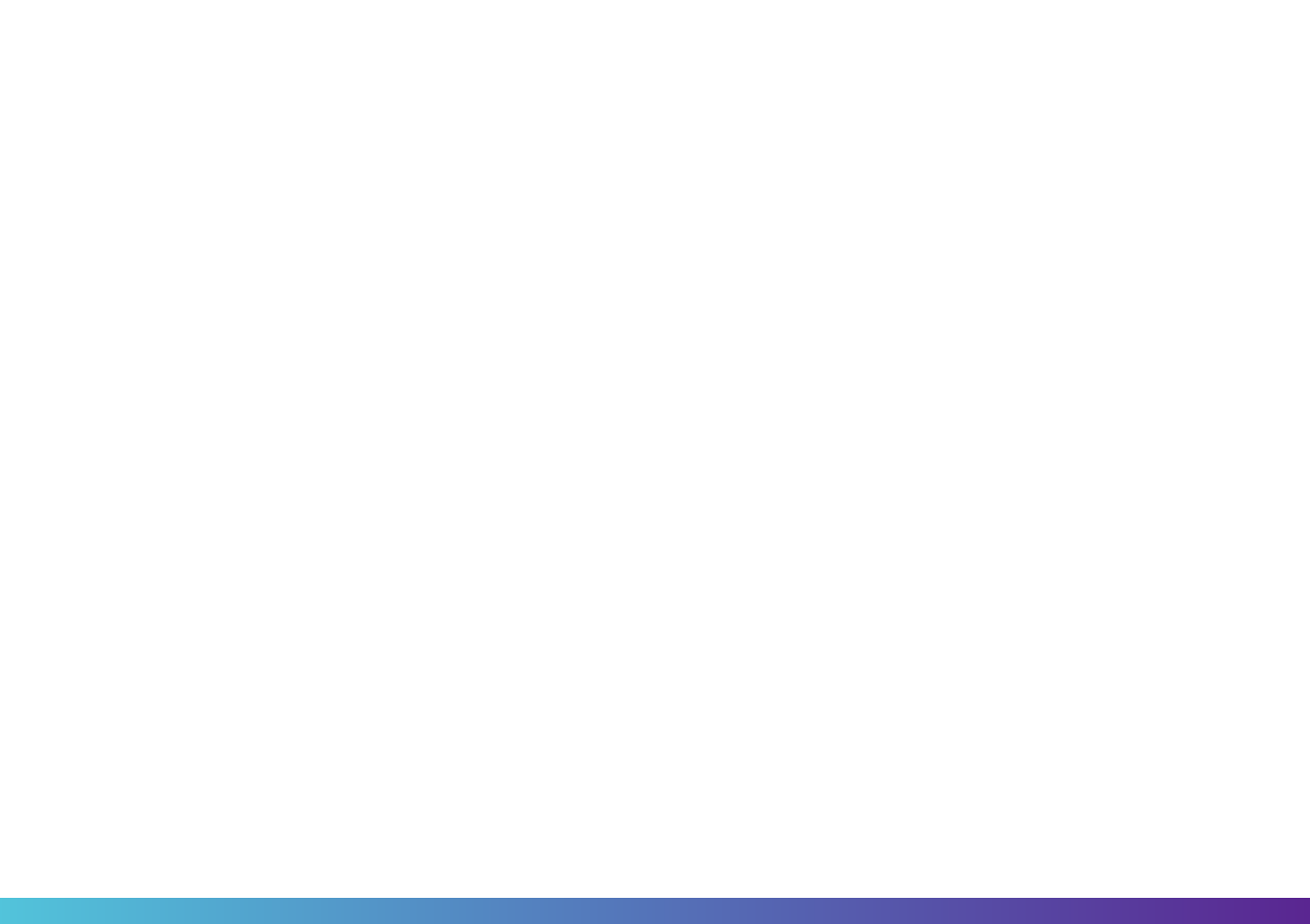### **Contents**

- Introduction
- Who is this qualification for?
- What does this qualification cover?
- Entry requirements
- Qualification structure
- The learner journey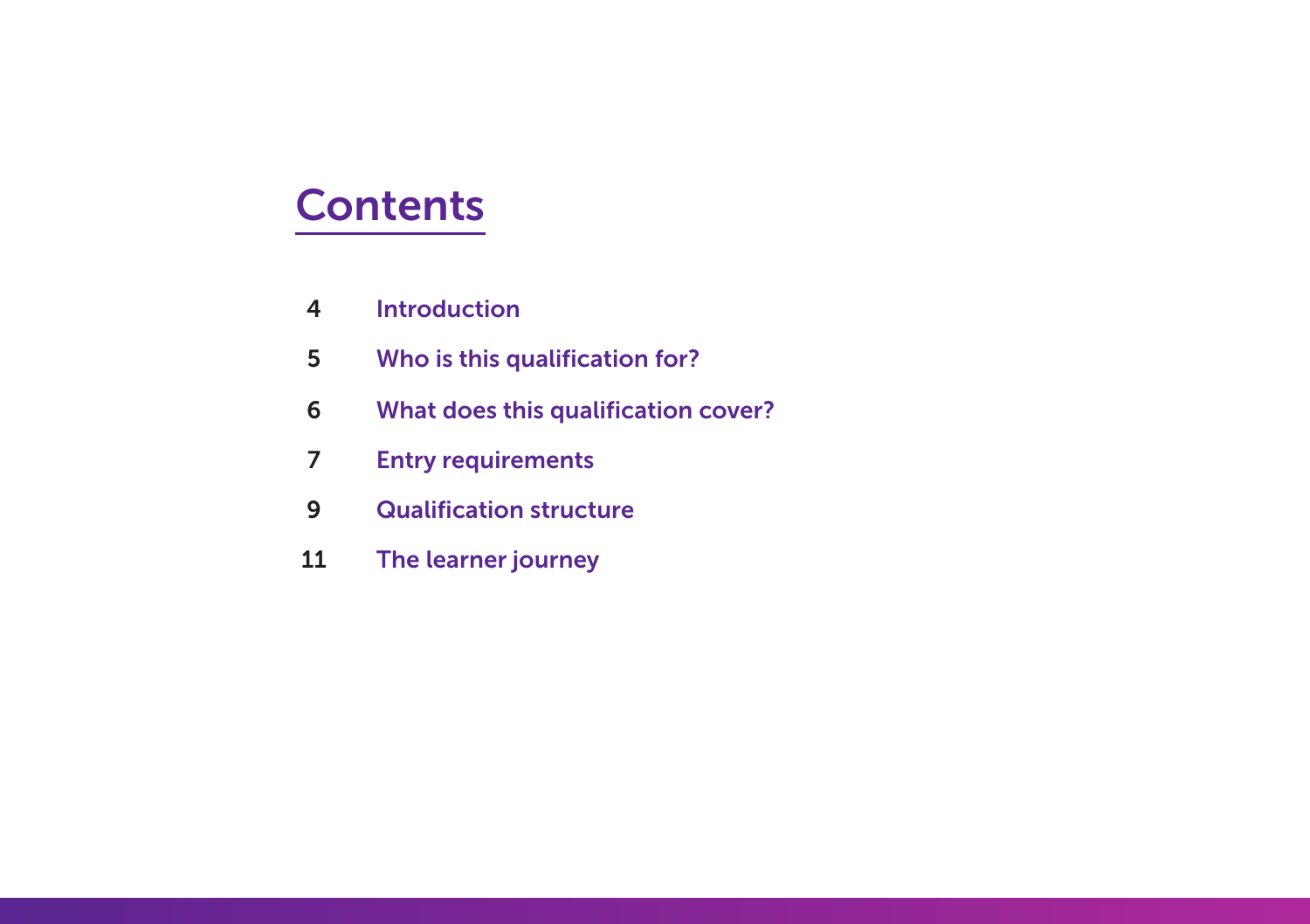### Introduction

*iTEC & VTCT have launched the Level 7 Diploma in Clinical Aesthetic Injectable Treatments with the aim of maintaining high standards in aesthetic medicine, an area of increasing importance to the public. This qualification is a stride towards better regulation of the clinical aesthetics field, reflecting our commitment to higher standards of education and training in this sector.*

iTEC & VTCT have entered the clinical aesthetics sector after comprehensive consultation and collaboration with industry leaders and educational experts. With unregulated treatments being performed across the sector and growing concerns for client safety, iTEC & VTCT are supporting the industry with the regulated VTCT (ITEC) Level 7 Diploma in Clinical Aesthetic Injectable Treatments.

The qualification is Ofqual regulated and approved by the Joint Council for Cosmetic Practitioners (JCCP). This provides the industry with a fully regulated Level 7 qualification in injectable treatments within an advanced treatment landscape where the industry are looking for credible, regulated qualifications.

This qualification will focus on the required practical and theoretical knowledge to enable the learner to consistently to administer safe, effective and appropriate injectable, non-surgical, clinical aesthetic treatments.

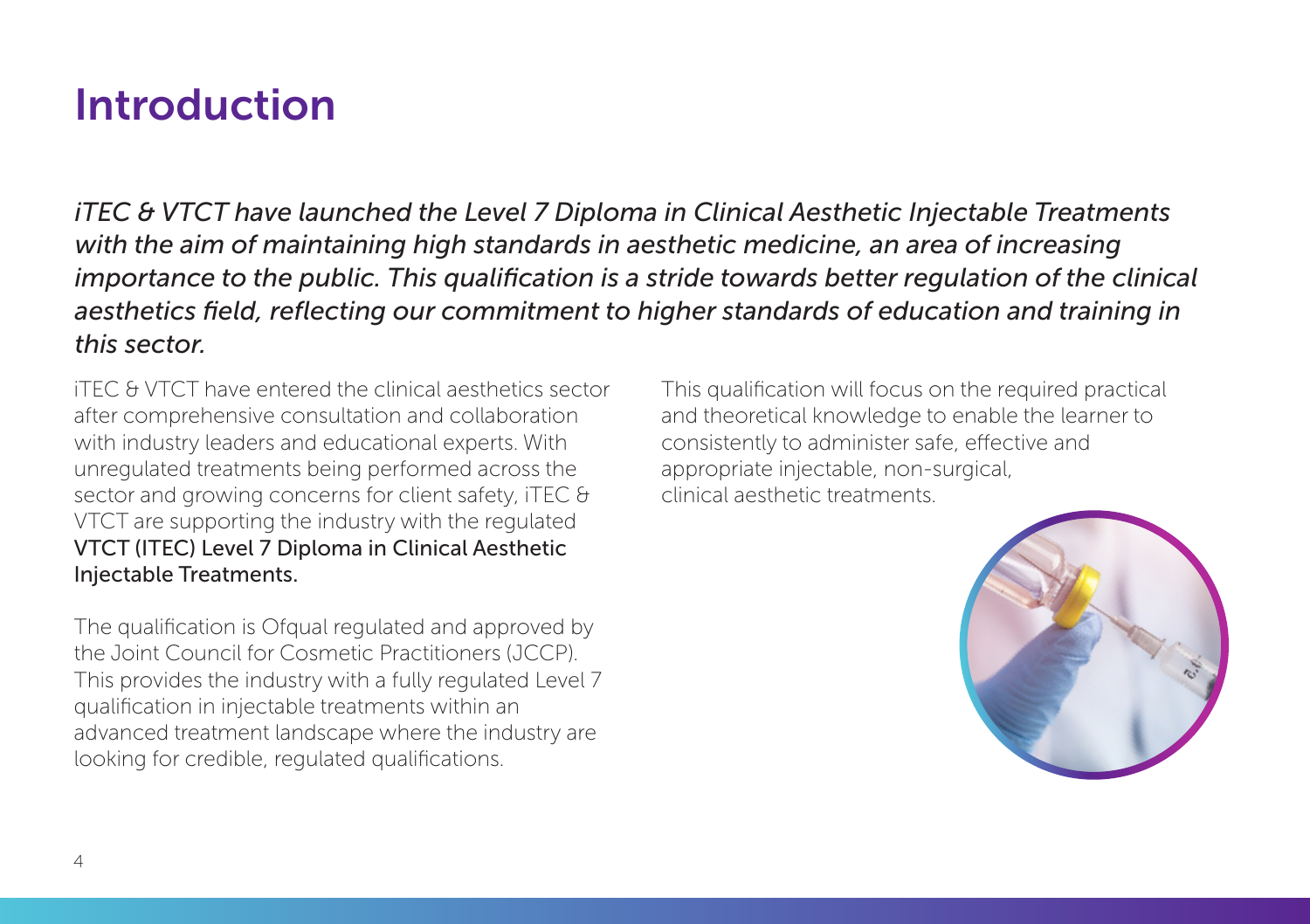# Who is this qualification for?

The VTCT (ITEC) Level 7 Diploma in Clinical Aesthetic Injectable Treatments is designed for qualified personnel who have no conditions attached to their practice and who are registered with a national professional health care statutory regulatory body in the country within which the qualification is being delivered. This qualification is the first in the VTCT (ITEC) Clinical Aesthetics Suite of qualifications and is designed to support a role in the workplace. This qualification will assist in updating current skills and continuing professional development (CPD).

The knowledge requirements of this qualification aim to provide candidates with an understanding of the techniques and practices required for the delivery of non-surgical, aesthetic, injectable treatments. Learners will develop their knowledge and understanding of relevant health and safety pertaining to the Level 7 aesthetic treatments alongside relevant ethical and legal requirements to treatment, key treatment principles, the methods of and reasons for patientcentred assessment, how psychology influences aesthetic medicine and the key principles of anatomy and physiology relevant to the treatment modalities.

Additionally, the theory units emphasise the actions, risks and management options associated with botulinum toxin and dermal filler administration.

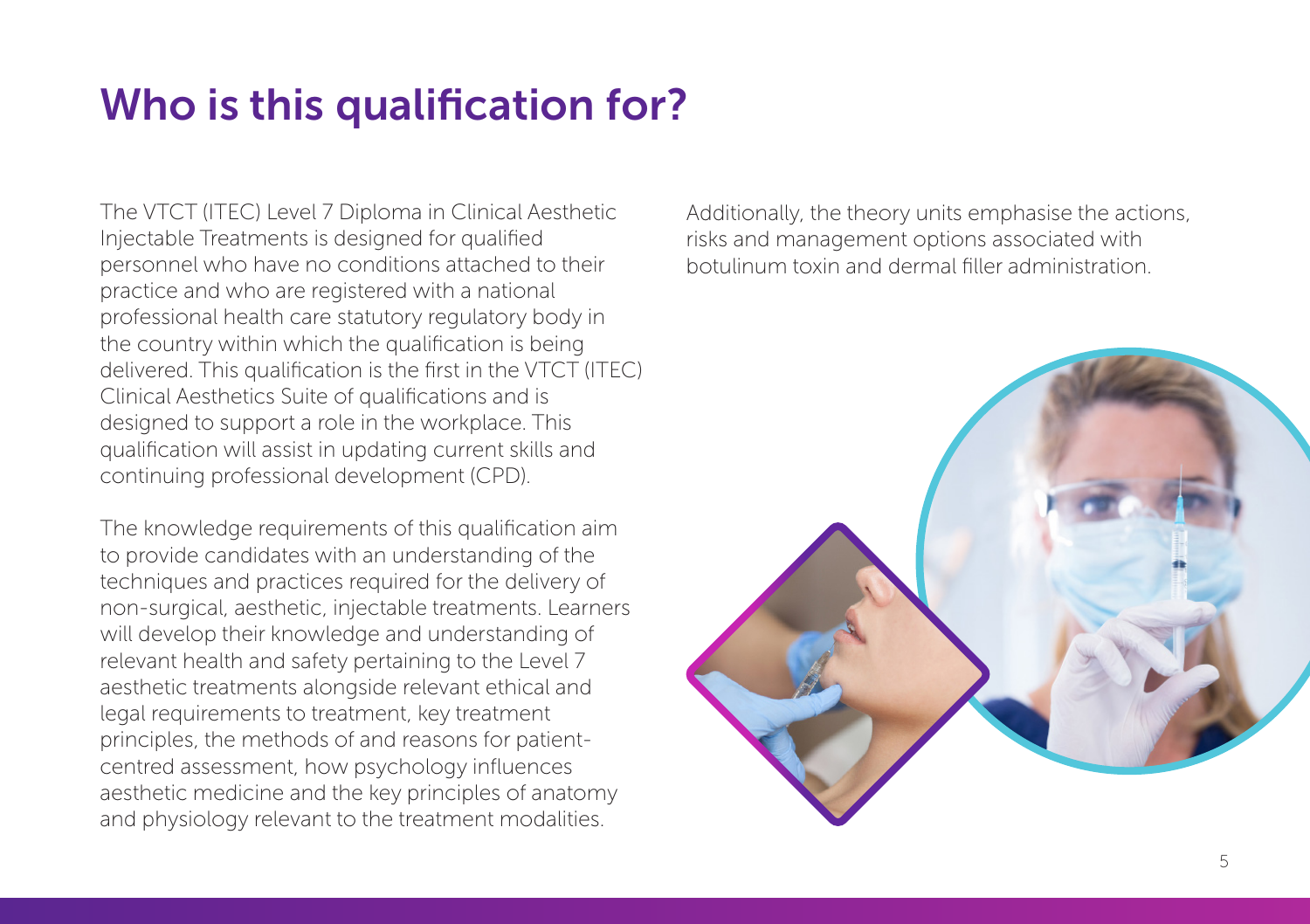## What does this qualification cover?

This qualification is informed by employers, providers, regulators and professional body consultations and has been designed to meet the guidance provided by:

- Health Education England (HEE): Qualification requirements for the delivery of cosmetic procedures (2015)
- General Medical Council (GMC): Guidance for doctors who offer cosmetic interventions (2016)
- Joint Council for Cosmetic Practitioners (JCCP)
- Education and Training Standards (2018)
- Competency framework for cosmetic practice (2018)
- Premises standards (2017)
- National Occupational Standards (NOS) 2020 in the relevant modalities

#### Professional and regulatory bodies included in the consultation:

- The Joint Council for Cosmetic Practitioners (JCCP)
- The Cosmetic Standards Practice Authority (CPSA)
- British Association of Aesthetic Plastic Surgeons (BAAPS)
- British Association of Cosmetic Nurses (BACN)
- Welsh Aesthetic and Cosmetic Society (WACS)

In parallel, learners will develop their communication and customer service skills and widen their awareness of the principles and practices of Level 7 aesthetic treatments and topical skin care knowledge, all of which are valued highly by employers and patients. The competence requirements of this qualification aim to consolidate the knowledge elements with related practical skills.

These aim to convey the ability to deliver dependably high quality, safe and client-centred botulinum toxin and dermal filler treatments.

Recognition of Prior Experiential Learning (RPEL) is applicable for this qualification. Information on the RPEL process for this qualification can be found here www.vtct.org.uk/level7-aesthetics.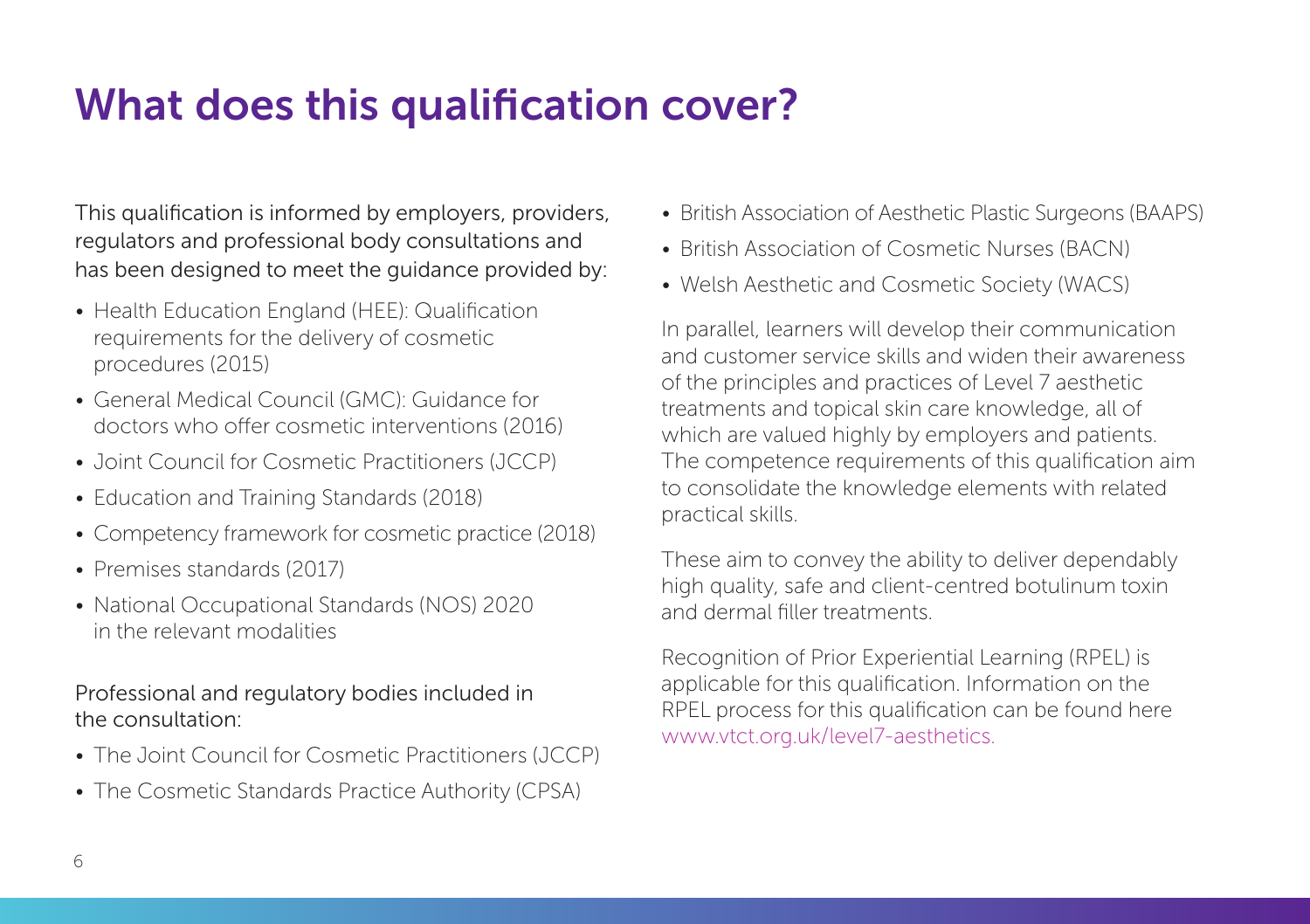# Entry Requirements

*For entry onto the VTCT (ITEC) Level 7 Diploma in Clinical Aesthetic Injectable Treatments qualification, learners must prove they are registered with a professional health care statutory regulatory body (Professional registration numbers will be required), and have no conditions attached to their practice.*

### For example in the UK:

- General Medical Council
- General Dentist Council
- Nursing and Midwifery Council
- General Pharmaceutical Council
- Pharmaceutical Society of Northern Ireland
- Health Care Professions Council

#### International examples:

- General Medical Council
- General Dentist Council
- Nursing and Midwifery Council

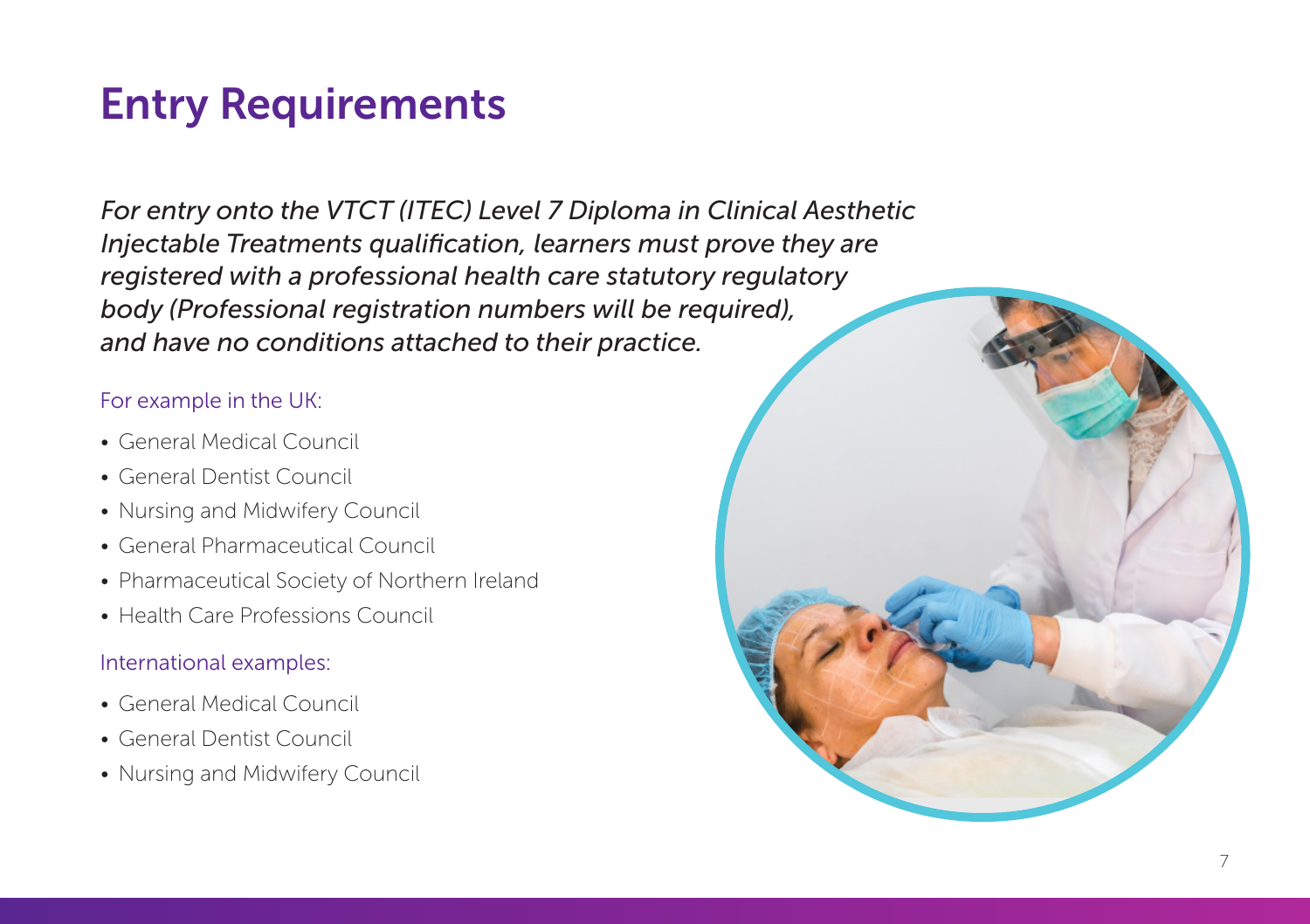



Learners are required to evidence achievement of required academic entry level (minimum Level 6/ degree level) on relevant national framework.

Learners are not required to be independent prescribers as they will be supervised at all times by a qualified prescribing practitioner, who will have ultimate clinical oversight.

An English language level of International English Language Testing Systems (IELTS) 7.0 in all components or equivalent will be required if English is not the learner's first language.

Learners who wish to undertake this qualification must also achieve the VTCT (ITEC) Level 2 Award in Infection Prevention (COVID-19) for Clinical Aesthetics qualification or a regulated equivalent.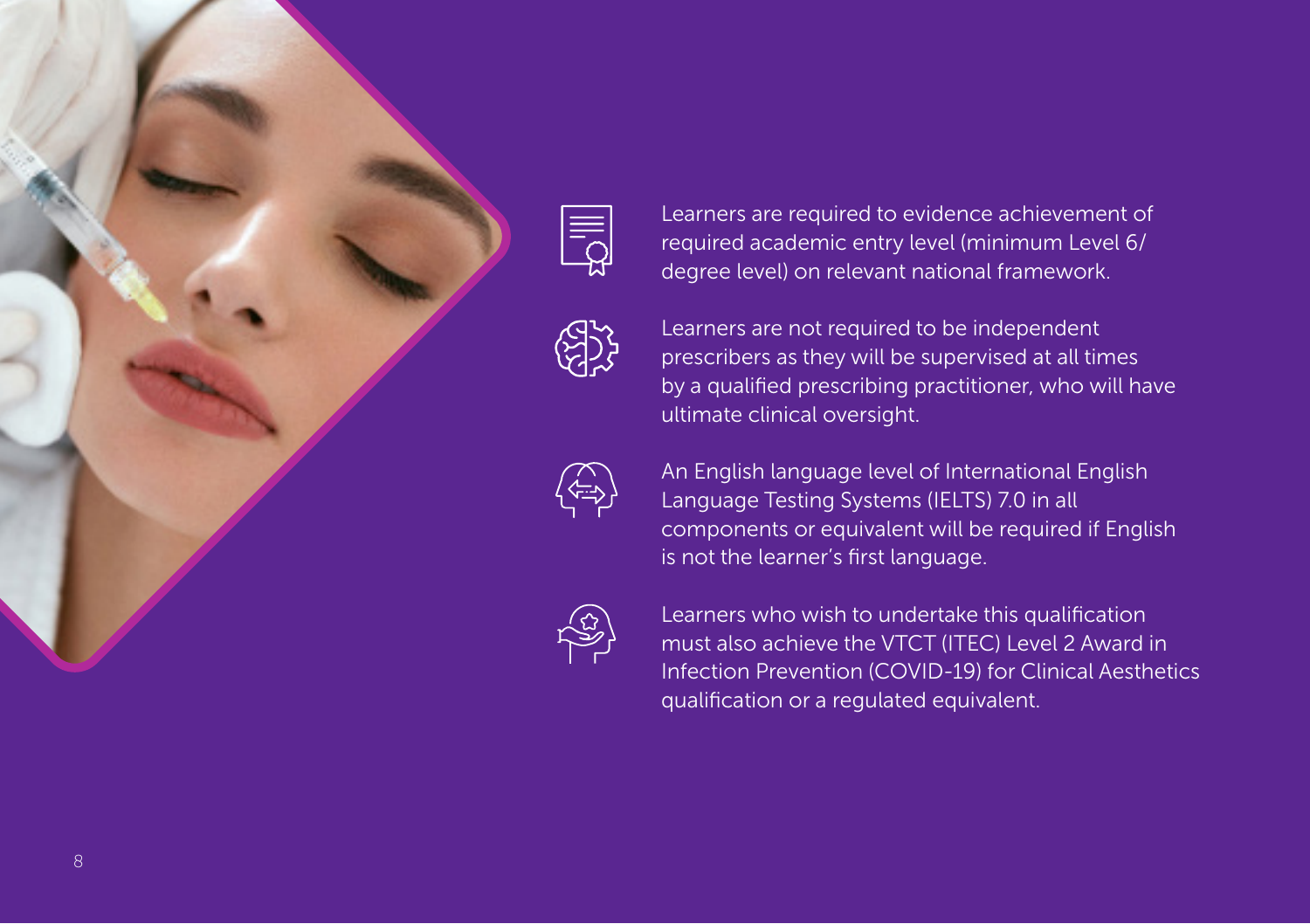# Qualification structure

Within the qualification, learners will develop their knowledge and understanding of relevant health and safety pertaining to the Level 7 aesthetic treatments alongside relevant ethical and legal requirements to treatment, key treatment principles, the methods of and reasons for patient-centred assessment, how psychology influences aesthetic medicine and the key principles of anatomy and physiology relevant to the treatment modalities. Additionally, the theory units emphasise the actions, risks and management options associated with botulinum toxin and dermal filler administration.

The structure of this qualification enables learners to develop both theoretical and practical skills that will support progression within the non-surgical, Clinical Aesthetic sector.

To be awarded the VTCT (ITEC) Level 7 Diploma in Clinical Aesthetic Injectable Treatments, learners must complete all units by achieving a Pass grade in:

- 
- formative clinical case studies (DOPS)
- assignment literature review report
- assignment short answer response
- summative external objective examination
- 
- summative final practical examination (DOPS)

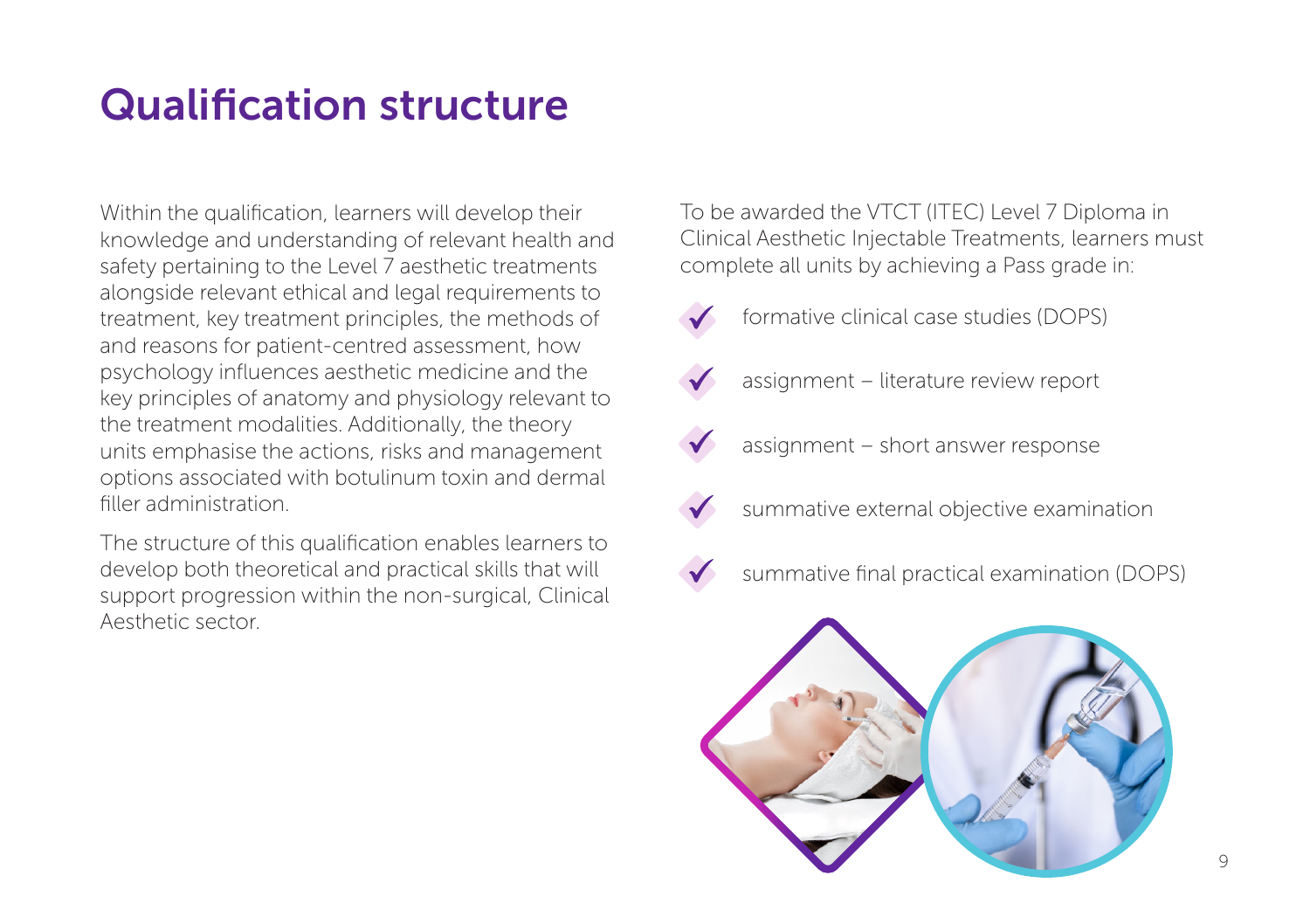

This Level 7 qualification is available through both iTEC & VTCT.

| QN         | <b>Product Code</b> | <b>Qualification Title</b>                                             | Credit | <b>Guided</b><br>learning |
|------------|---------------------|------------------------------------------------------------------------|--------|---------------------------|
| Level 7    |                     |                                                                        |        |                           |
| D/618/1671 | UMA1                | Principles of aesthetic procedures                                     | 9      | 25                        |
| H/618/1672 | UMA <sub>2</sub>    | Principles and practice of aesthetic patient assessment                | 11     | 47                        |
| K/618/1673 | UMA3                | Anatomy and physiology for aesthetic procedures                        | 10     | 20                        |
| M/618/1674 | UMA4                | Principles and practice of botulinum toxin use in aesthetic procedures | 12     | 35                        |
| T/618/1675 | UMA <sub>5</sub>    | Principles and practice of dermal filler use in aesthetic procedures   | 13     | 40                        |
| L/618/2590 | UMA6                | Literature review skills for clinical study in aesthetic practice      |        | 8                         |

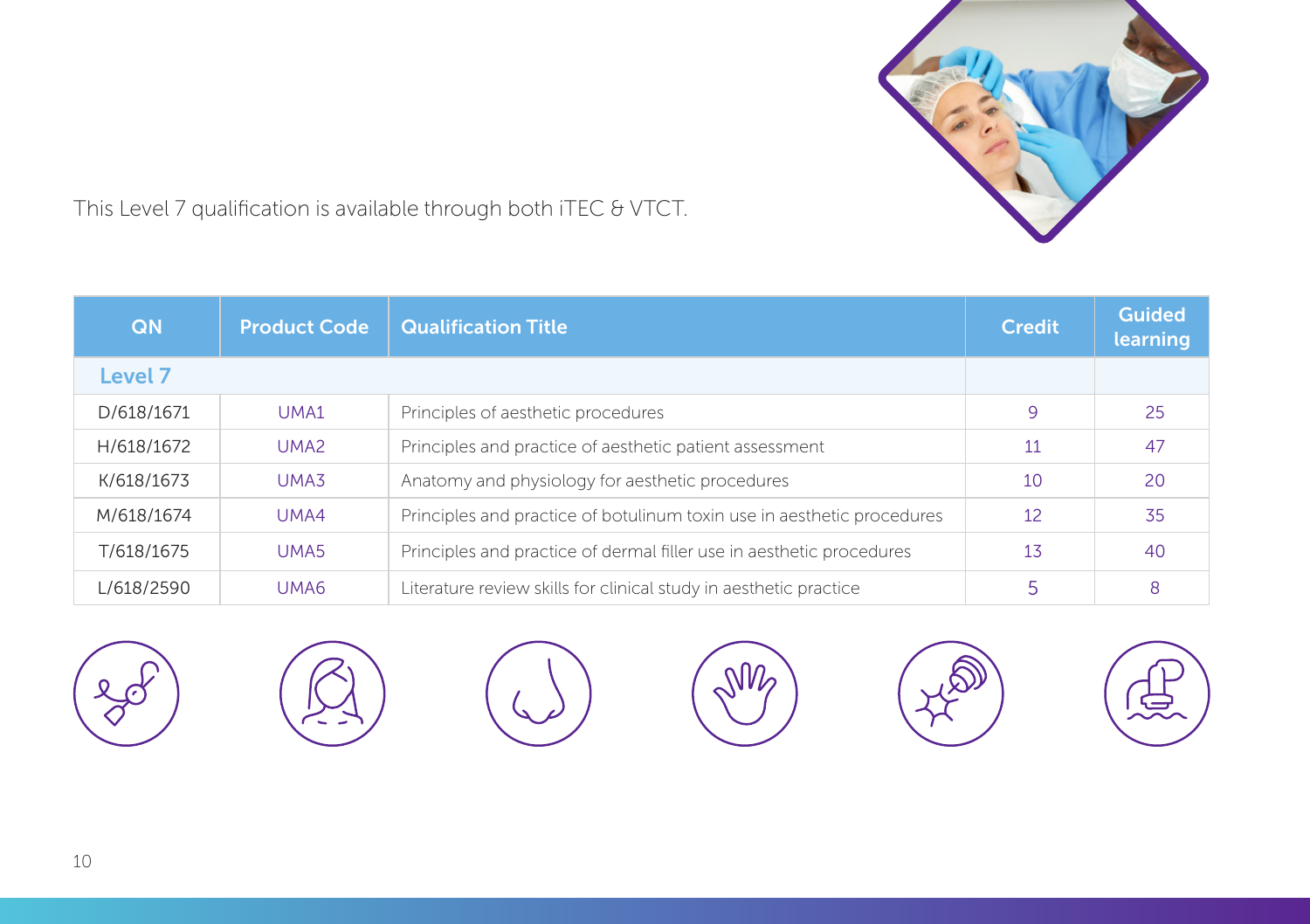## The learner journey